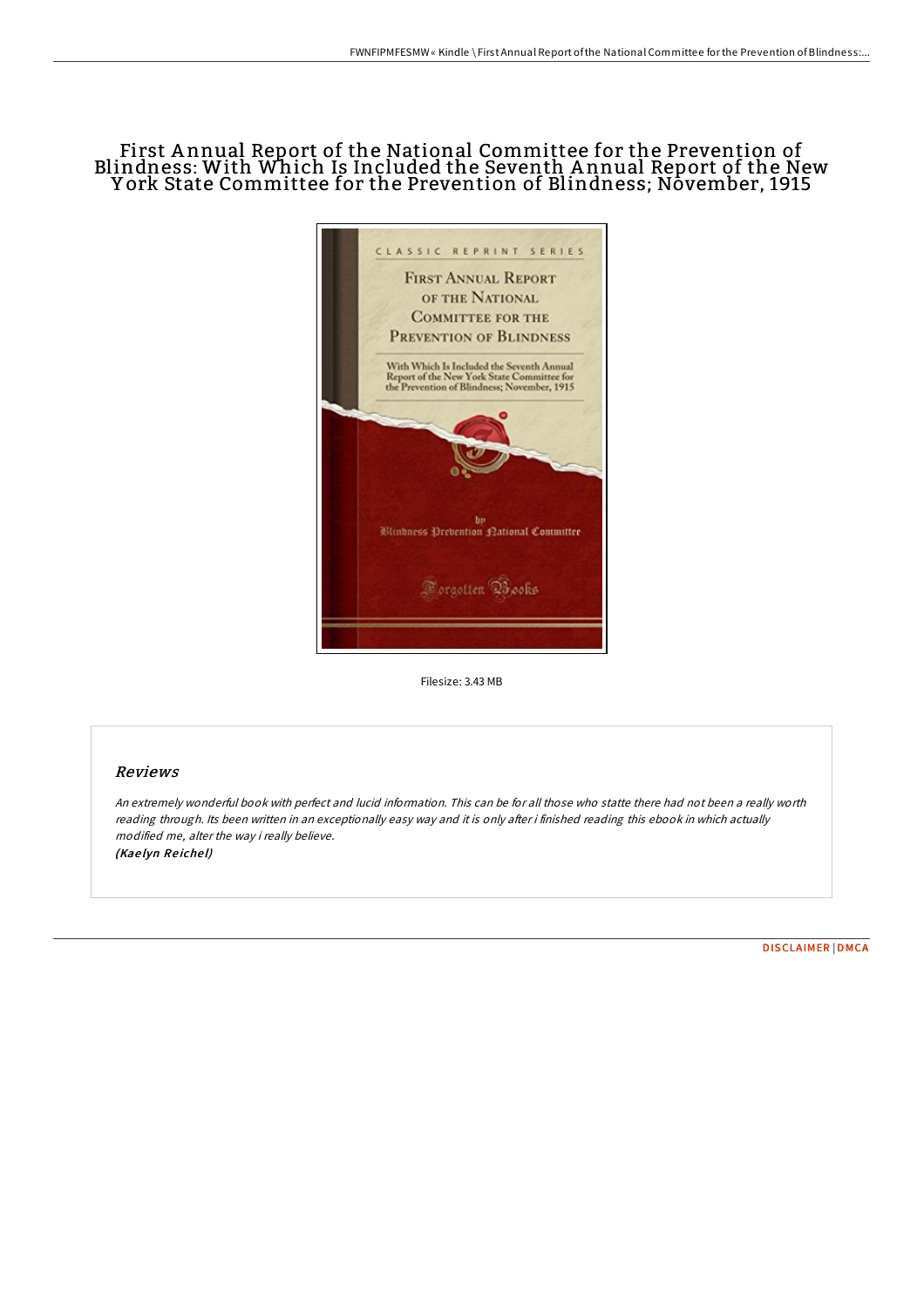## FIRST ANNUAL REPORT OF THE NATIONAL COMMITTEE FOR THE PREVENTION OF BLINDNESS: WITH WHICH IS INCLUDED THE SEVENTH ANNUAL REPORT OF THE NEW YORK STATE COMMITTEE FOR THE PREVENTION OF BLINDNESS; NOVEMBER, 1915



Forgotten Books, 2017. Paperback. Condition: New. Language: English . Brand New Book \*\*\*\*\* Print on Demand \*\*\*\*\*. Excerpt from First Annual Report of the National Committee for the Prevention of Blindness: With Which Is Included the Seventh Annual Report of the New York State Committee for the Prevention of Blindness; November, 1915 The new law in Ohio merits special attention, as it includes practically all of the desired provisions for the safeguarding of infants sight, namely, requiring that physicians, midwives, and other attendants report babies sore eyes to local health officers; that health officers follow up reported cases and provide care when necessary; that an appropriation be made to enable the State Department of Health to distribute prophylactic outfits and copies of the reporting law and keep a record Of cases; and fixing a penalty for violating the law. Prevention Of Blindness Work in California. - As I visited San Francisco a short time after the admirable California bill became a law, I was asked to Offer some suggestions which would promote the enforcement of the law. The points emphasized were the importance of wide-spread educational work and the neces sity of having nurses to follow up cases reported to local health officers. Details of such a system were discussed at several meetings and at a number Of conferences with interested persons. The Supervisor of Nurses in the State Department Of Health is endeavoring to have infant welfare and visiting nurses through out the state volunteer their services to local health officers in making this law effective. The San Francisco Commissioner of Health has arranged to take care of reported cases. About the Publisher Forgotten Books publishes hundreds of thousands of rare and classic books. Find more at This book is a reproduction of an important historical work. Forgotten Books...

Read First Annual Report of the National Co[mmitte](http://almighty24.tech/first-annual-report-of-the-national-committee-fo.html)e for the Prevention of Blindness: With Which Is Included the Seventh Annual Report of the New York State Committee for the Prevention of Blindness; November, 1915 Online  $\blacksquare$ Download PDF First Annual Report of the National Co[mmitte](http://almighty24.tech/first-annual-report-of-the-national-committee-fo.html)e for the Prevention of Blindness: With Which Is Included the Seventh Annual Report of the New York State Committee for the Prevention of Blindness; November, 1915